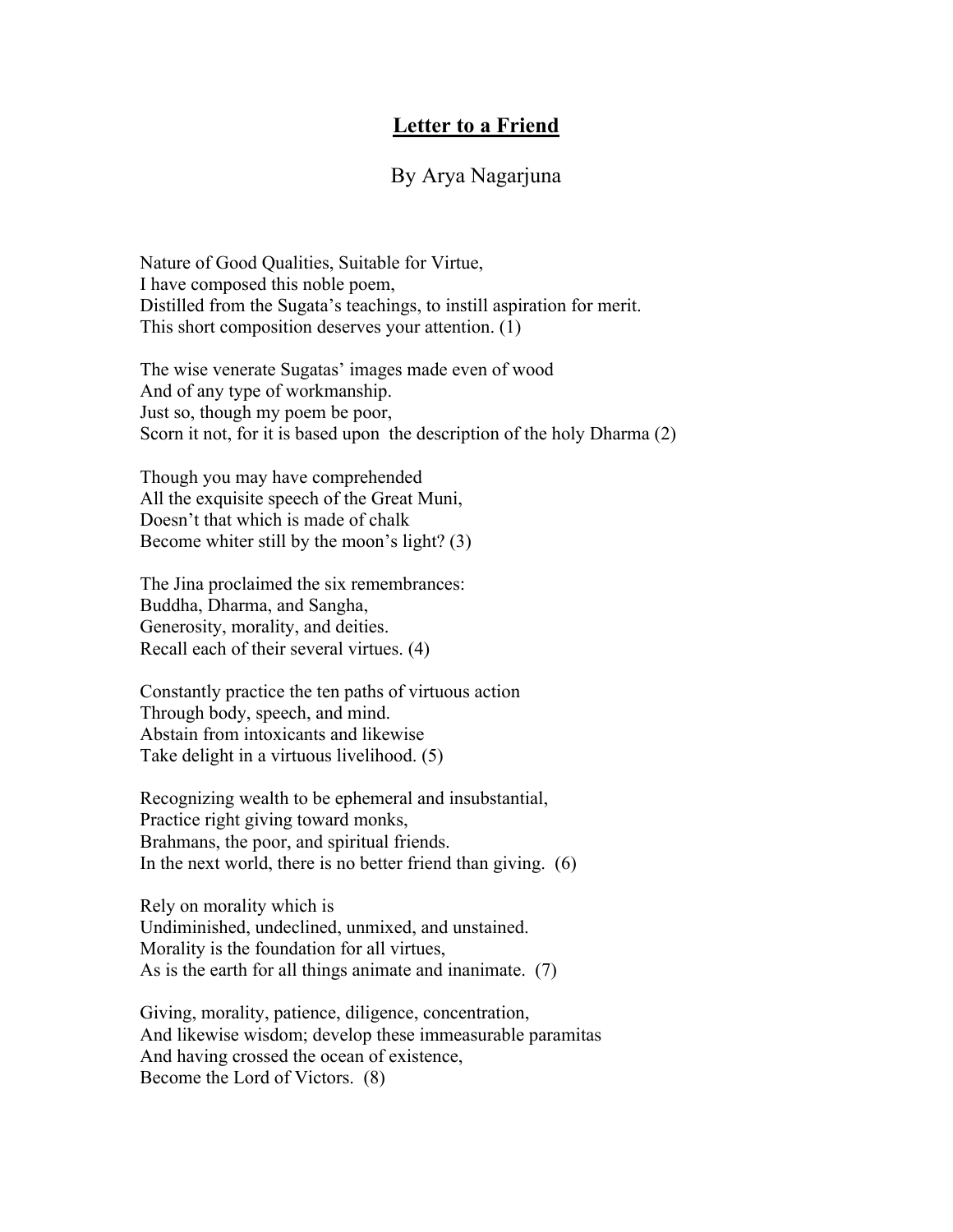Any family venerating father and mother Will be attended by Brahmans and teachers. Its members will be praised and renowned And later enter the higher stages. (9)

Abandon the various forms of Harm, thievery, sex, falsehood, liquor, Desire for untimely food, high seats, Delight in song, dance, and jewelry, (10)

Maintaining this eight-branch posadha, In emulation of the Arhats' moral practices, Bestows to those men and women The appealing body of a desire-realm deity. (11)

View as enemies stinginess, cunning, and deceit, Attachment, idleness, pride, Lust, hatred, and conceit of Caste, physical appearance, learning, youth, and great authority. (12)

The Muni declared mindfulness the way of immortality, And heedlessness the way of death. Thus constantly and respectfully be mindful In order to develop virtuous dharmas. (13)

Those formerly heedless Who later became mindful Are as beautiful as the moon freed of clouds, Like Nanda, Angulimala, Ajatasatu, and Udayana. (14)

There is no austerity like patience. So do not allow opportunities for anger. By overcoming anger, the Buddha promised One will attain the irreversible stage. (15)

"This person insulted me, struck me, Overwhelmed me, or stole my wealth." Such resentment generates conflict. One who abandons resentment sleeps well. (16)

Understand thoughts are like designs Drawn in water, earth, or stone. For an afflicted mind, the first is best; For a religious mind, the last is. (17)

The Jina declared speech to be of three types: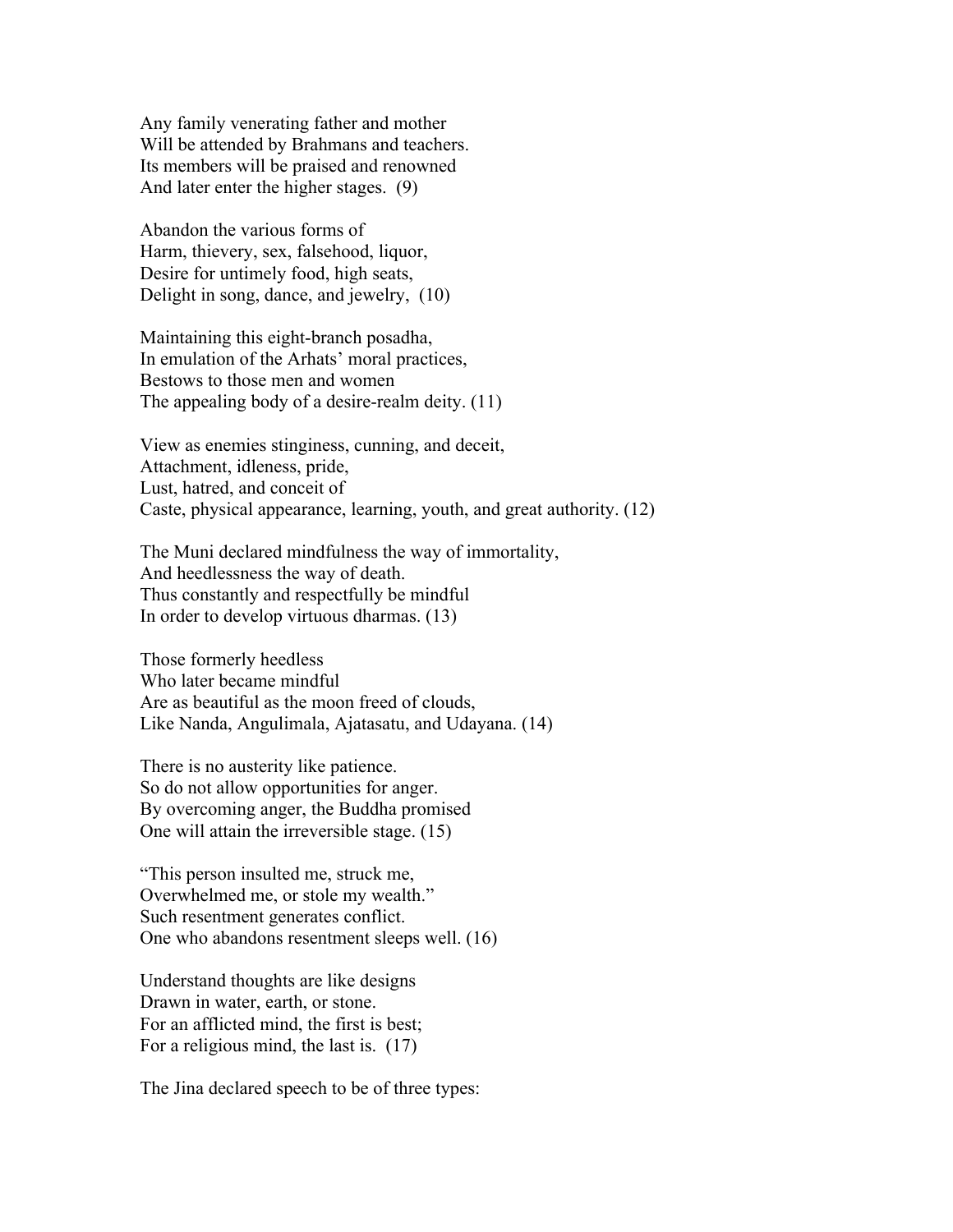Pleasing, truthful, and improper; Like honey, flowers, and filth. Abandon the last of these. (18)

Persons are of four types: Light to final light, darkness to final darkness, Light to darkness, and darkness to light. Be like the first of these. (19)

View people like mango fruit: Unripe which appear ripe, Ripe which appear unripe; Unripe which appear unripe, and ripe which appear ripe. (20)

Gaze not upon another's wife. If you look, regard her as mother, daughter, or sister, According to her age. If lust arises, thoroughly contemplate impurity. (21)

Guard the wavering mind like Knowledge, sons, treasure, or life itself. Renounce sensory pleasures, for they are like Cruelty, poison, weapons, enemies, and fire. (22)

The Lord of Jinas said lust is like the *kimpaka* fruit. It creates conflict and should be abandoned. This shackle binds the world In the prison of samsara. (23)

Victors over the six ever-unstable and wavering senses, and Victors over a host of enemies in battle. The wise view the first As being the greater heroes. (24)

A young girl's body: Foul smelling, possessing nine holes, Containing filth, difficult to fill, Although adorned by skin, view it otherwise. (25)

Understand the desire for sense objects Is like a leper's craving for comfort, Tormented by maggots, He relies on fire, but is not soothed. (26)

To see the ultimate truth, Familiarize the mind with right involvement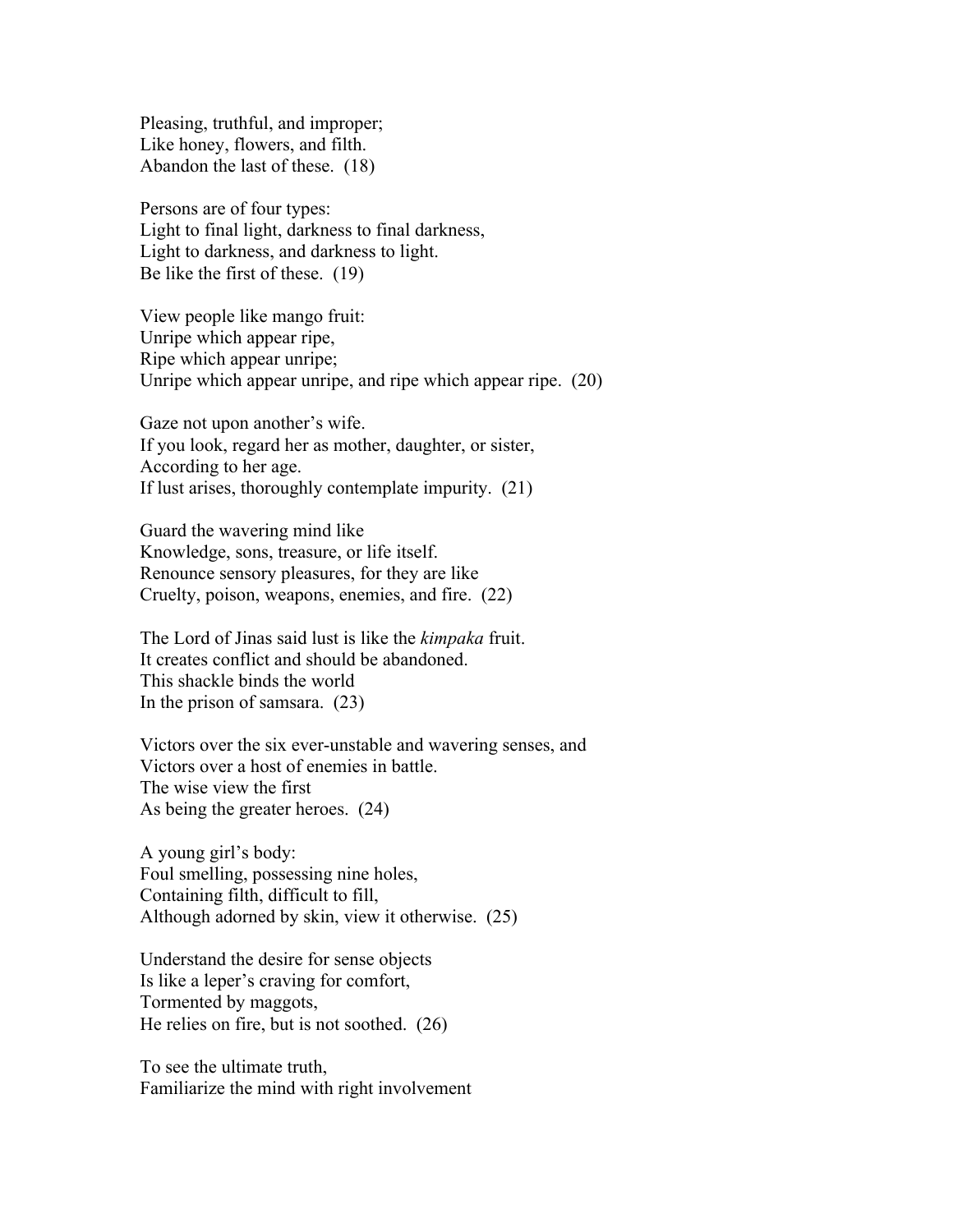Toward phenomena. There is no other Dharma so virtuous. (27)

One high born, handsome, and learned, Yet lacking wisdom and morality is not worthy of respect. One possessing those two qualities but lacking others Should be venerated. (28)

The World Knower said the eight worldly dharmas are: Gain and loss, happiness and unhappiness, Kind and harsh words, and praise and blame. Exercise equanimity, as these are unworth to enter the mind. (29)

Do not commit sins for the sake of Brahmans, monks, gods, guests, parents, queens, or retinue. They will not be able to share The smallest part of the result of hell. (30)

Although performing sinful actions Will not instantly cut like a weapon, The results of sinful action will manifest When the time of death arrives. (31)

The Muni declared the seven noble treasures to be: Faith, morality, giving, learning, stainlessness, Shame, self-restraint, and wisdom. Recognize other common treasures as meaningless. (32)

Gambling, watching crowds, laziness, Relying on evil company, liquor, and going about at night Lead to the lower states. Abandon these six which cause loss of reputation. (33)

The Teacher of Gods and Men described Contentment as the greatest of riches. Remain contented always. To know contentment is perfect wealth, even without material things. (34)

Gentle One! Just as those who own much suffer, Those with few desires do not. Great nagas have as many sufferings As heads which produce them. (35)

A wife who like an executioner, associates naturally with enemies, Who like a queen, scorns her mate, Who like a thief, takes even small things;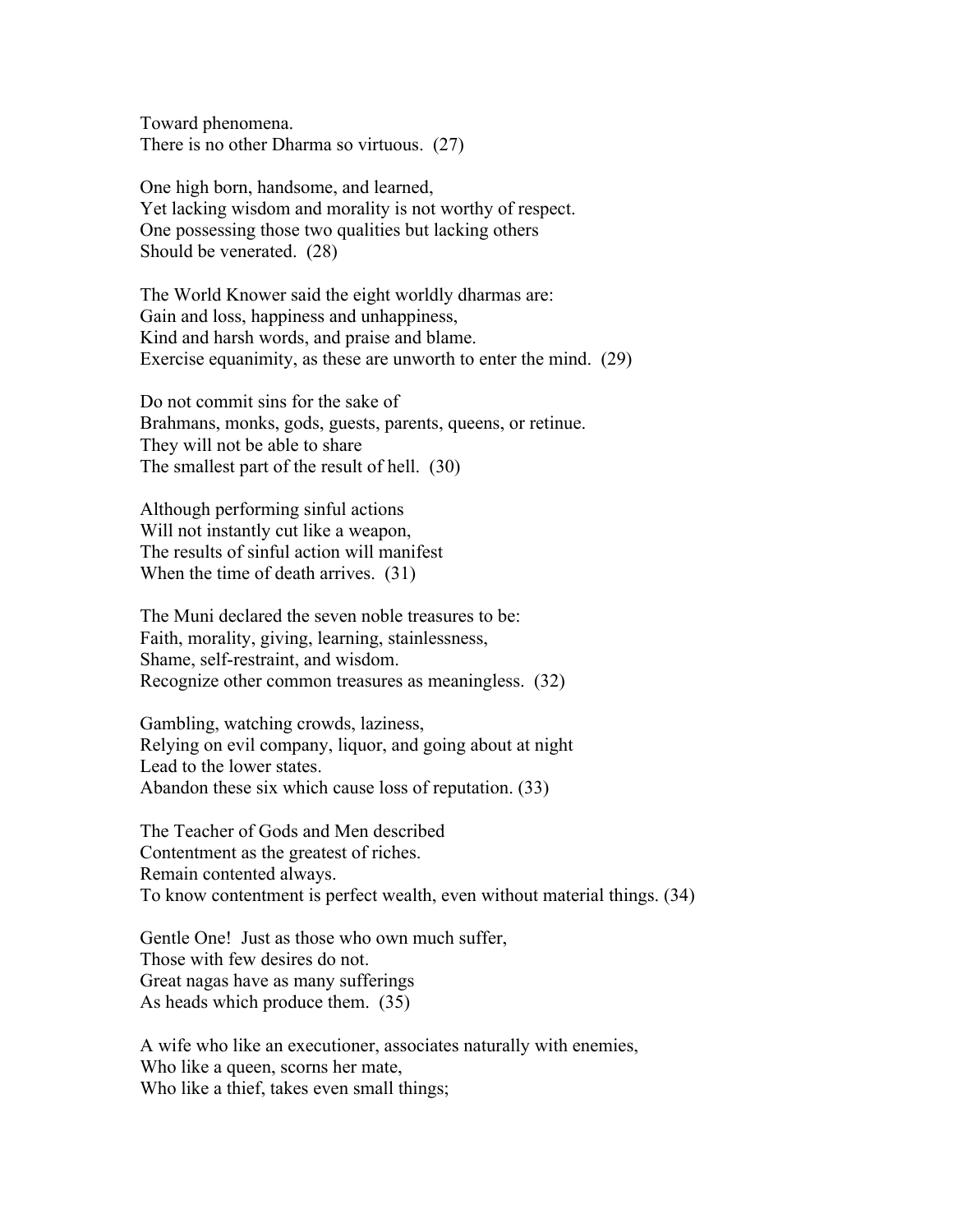Avoid these three types of wife. (36)

A wife who like a sister, is harmonious, Who like a girlfriend, is dear to your heart, Who like a mother, wishes your benefit, Who like a servant, obeys; should be honored as a family god. (37)

Take food properly like medicine Without desire or hatred. Not for pride, robustness, or beauty, But only to sustain the body. (38)

Occupy yourself with the essence of knowledge during the whole day, And the first and last period of the night. Contemplate mindfully until Even your period of sleep is not fruitless. (39)

Constantly meditate upon loving-kindness. Compassion, joy, and equanimity. Even though the highest goal may not be reached, The happiness of the Brahma Realm will be attained. (40)

The four dhyana: thoroughly renouncing Sensory pleasure, joy, happiness, and suffering, Is equal to the attainment of Brahma, Clear Light, Pervading Virtue, and Great Result. (41)

Great virtue and non-virtue arise from five: Constancy, clinging, lack of remedy, Base of kindness, and base of good qualities. Thus strive to perform virtue. (42)

A small measure of salt can change the taste of a little water, But not that of the Ganges. Understand the similarity of a small evil act In comparison to a large root of virtue. (43)

Scattering and regret, malice, dullness and sleep, Attachment, and doubt. Beware these five obscurations As thieves who steal the wealth of virtue. (44)

Earnestly perform the five excellent Dharmas: Faith, vigor, mindfulness, samadhi, and wisdom. Exert oneself in these, Which are also strengths, powers, and summits. (45)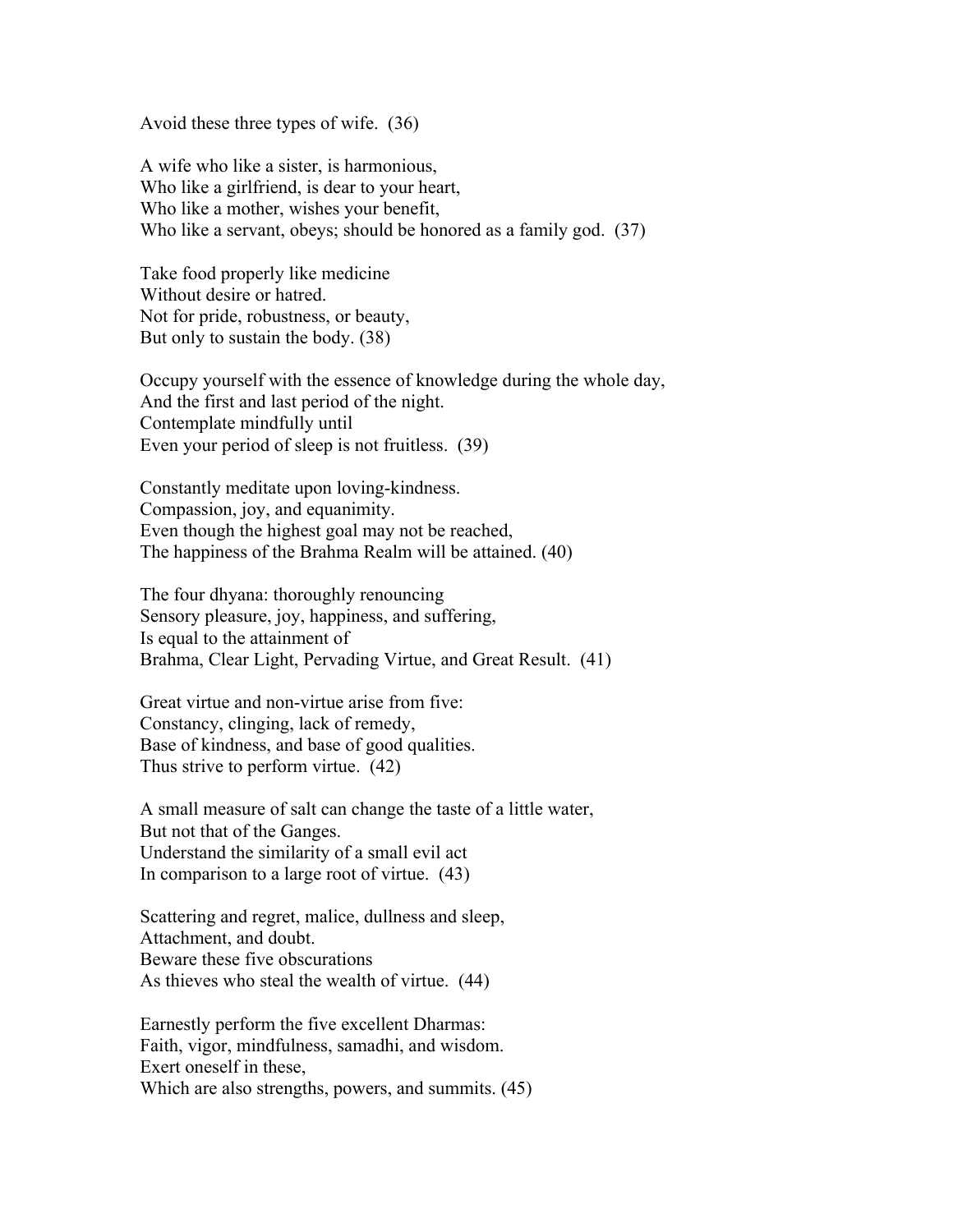Repeatedly contemplate that As one is unable to escape sickness, aging, and death, Likewise, one's karma is one's own action. Conceit will not arise through this antidote. (46)

If higher realms and liberation are sincerely desired, Thoroughly meditate the right view. Even good deeds done by one with wrong view All have unbearable results. (47)

Know that humans are in reality not pleasurable, Impermanent, devoid of self and impure. Those who do not mindfully contemplate this Are ruined through the four opposite views. (48)

It is said "Form is not self; Self does not possess form; self does not reside in form, And form does not reside in self.." Understand the remaining four aggregates as also empty. (49)

The aggregates arise neither at random, Nor from time, nature, their own essence, Ishvara, or without cause. Understand that they arise through ignorance, karma, and desire. (50)

Clinging to morality and behavior as supreme, Viewing one's body with the opposite views, And doubt are the three complete bonds. Know that they block the gate to the city of liberation. (51)

Liberation depends upon oneself. In this, no assistance can be given by others. Through study, morality, and concentration Exert yourself in the four truths. (52)

Train always in exalted morality, Exalted wisdom, and exalted mind. More than one hundred and five precepts Are completely included within these three. (53)

Noble One, the Sugata taught mindful analysis of the body As the single path to travel. Very attentively guard this. Loss of mindfulness destroys all Dharma. (54)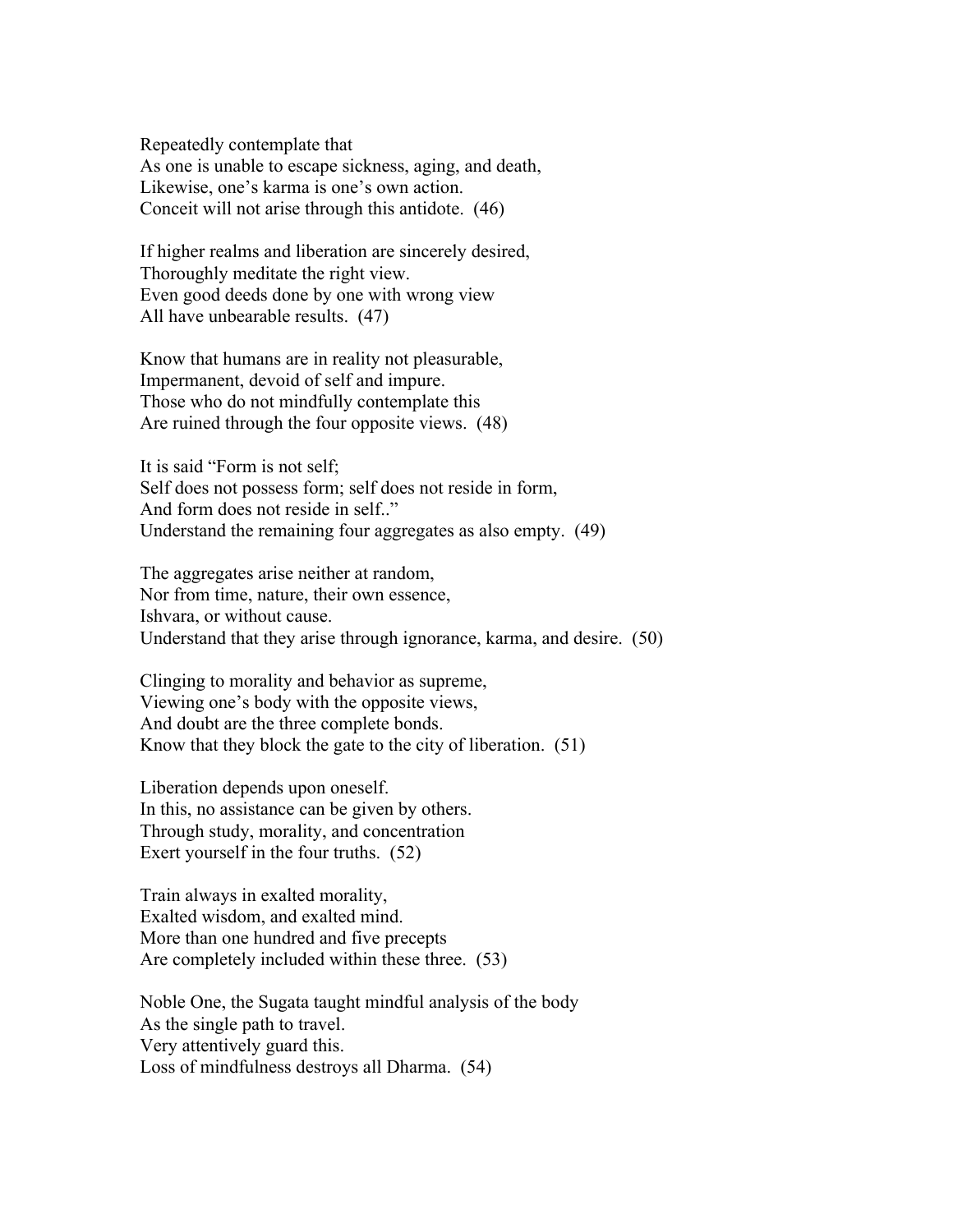Life is full of harm. It is more impermanent than a wind-blown bubble. After breathing in and out during sleep, To awaken is miraculous. (55)

The body's end is to become ashes, Dried up, rotten, impure, and insubstantial. It disintegrates, desiccates, and putrefies. Therefore understand it as subject to dispersal. (56)

The earth, Meru, the oceans, and all beings; Will be consumed by the seven blazing suns. If not even dust will remain, What need to speak of the frail human body? (57)

Thus all is impermanent, selfless, Refugeless, protectorless, and without place. Therefore, Great One, Renounce insubstantial samsara like a plantain tree. (58)

It is even more difficult for a turtle To intersect with the hole of a yoke in the ocean Than to obtain a human birth from an animal birth. Lord of Men, through practice of the holy Dharma, make it fruitful. (59)

Even more stupid than one who fills A jewel-encrusted golden vessel with excrement Is he who, having been born a human, Performs evil deeds. (60)

Dwelling in a favorable place, relying on holy ones, Being of virtuous aspiration, And having previously performed merit, One possesses the four great wheels. (61)

The Muni declared that through reliance on a spiritual teacher, Pure action is accomplished. Hence, rely upon the holy ones. By relying on the Jina, many attained peace. (62)

Holder of wrong view, animal, Hungry ghost, hell being, One lacking the Jina's religion, barbarian, Savage, one stupid, or dumb, (63)

Or a long-lived god. Any of these eight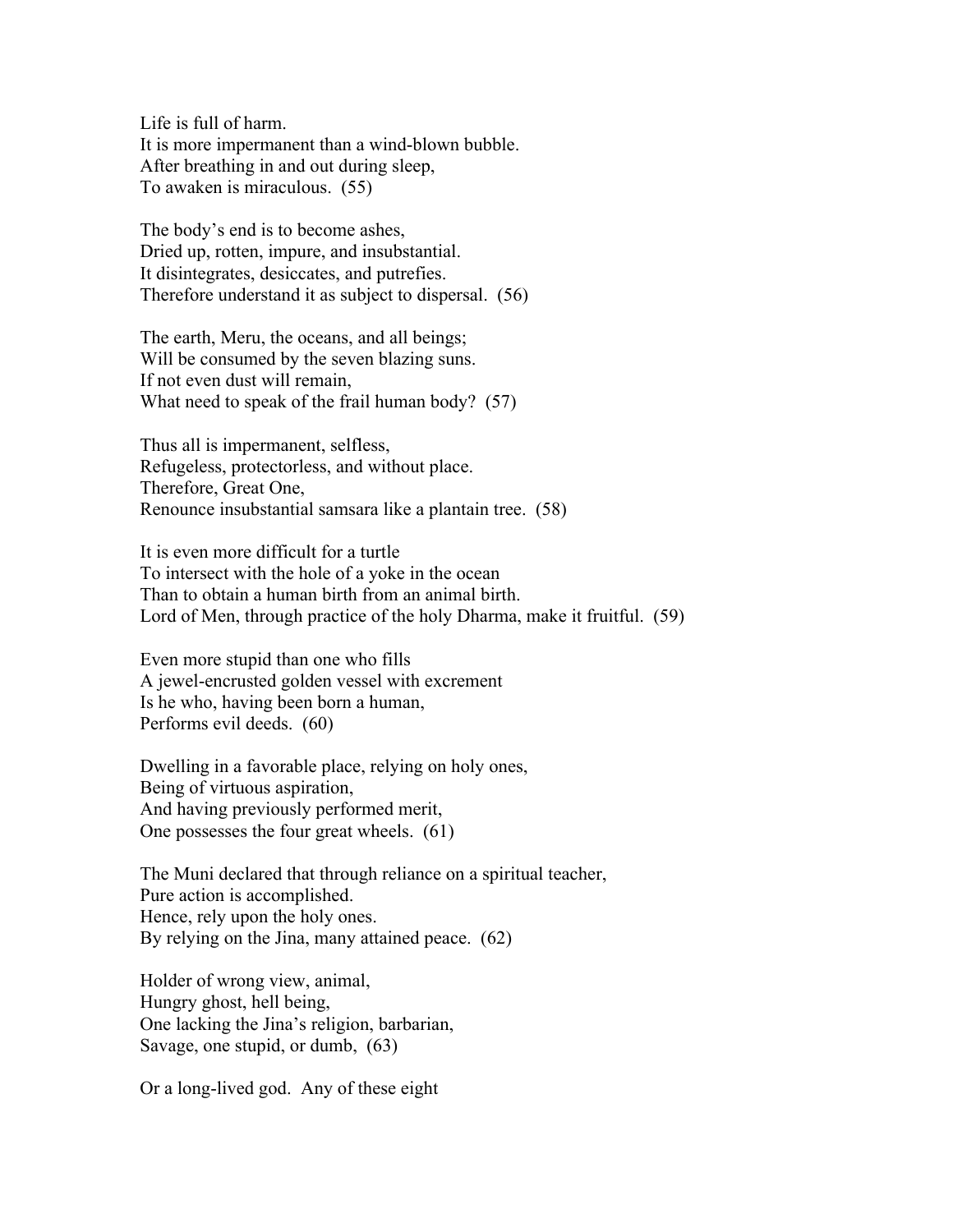Are defects of opportunity. Freed of these, having found opportunity, Exert yourself to reverse the process of birth. (64)

Gentle One! Desire is the source of many sufferings, Like destitution, death, illness, and old age. Develop disgust for samsara. Harken to a few of its faults. (65)

Father becomes son, mother becomes wife. Enemy becomes friend, And vice versa. Therefore, Nothing at all is certain in samsara. (66)

Each person has drunk more milk Than the four oceans, yet still cycles As an ordinary being in samsara. Much more than that is still to be drunk. (67)

Each person's own heap of bones Equals or surpasses Mount Meru. The earth's soil is not enough to count the number of mothers With pellets of soil the size of juniper berries. (68)

Having been Indra, worthy of the world's veneration, One falls again to earth by the force of karma. Having been a universal monarch, One becomes a servant's servant in samsara. (69)

Having long tasted the happiness Of feeling the breasts and hips of heavenly maidens, Again, from the crushing, cutting, and piercing devices in the hells, One must endure unbearable feelings. (70)

Having had the pleasant experience Of walking on the soft slope of Meru for a long time, Again, traversing smoldering embers and cesspools, One must experience unbearable suffering. (71)

Having enjoyed being surrounded by heavenly goddesses And played in the delightfully beautiful garden, Again in the realm of the garden of swordlike leaves, One's arms, legs, ears, and nose will be slashed. (72)

Having entered Gentle Current with golden lotuses And beautiful heavenly goddesses,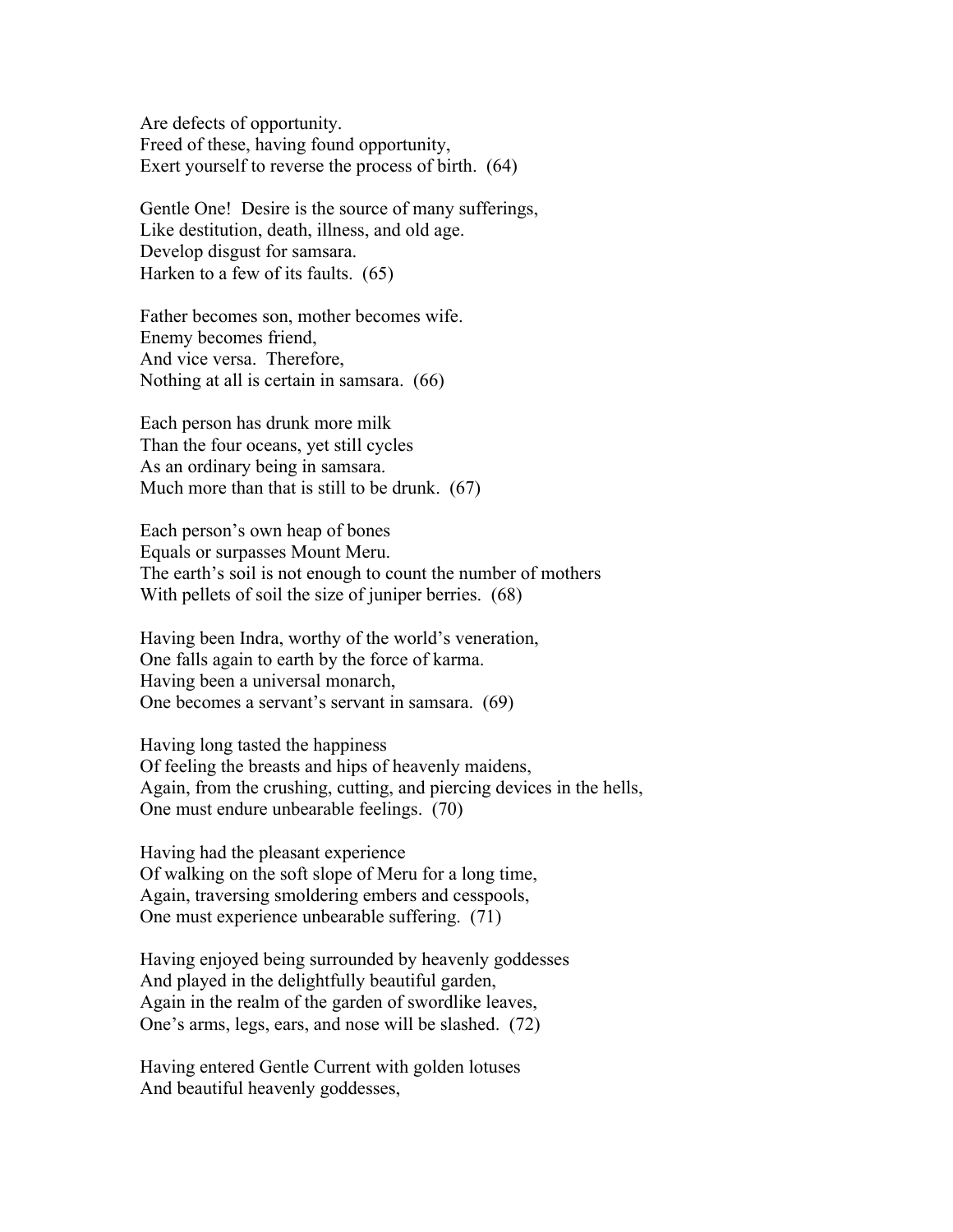Again, in hell's River without Ford, One must enter unbearably hot, salty water. (73)

Having attained the extremely great joy of heaven And Brahma's bliss of non-attachment, Again becoming kindling for the fire of no greater torture, One must endure unceasing suffering. (74)

Having attained the state of the sun and moon, And illuminated the whole world with one's body, Again in dense black darkness, One will be unable to see one's outstretched hand. (75)

Because of such ruination, Take only the lamp of the three virtuous merits. One must enter endless darkness, Without the light of sun or moon. (76)

Beings who perform evil deeds Will perpetually suffer in the hells of Reviving, Black Line, Intense Heat, Crushing, Screaming, and No Greater Torture. (77)

Some are pressed like sesame seed, Others are ground to dust like fine flour. Some are cut by saws, and Others are split by unbearably sharp-bladed axes. (78)

Likewise others are incinerated by Flaming liquid of molten iron. Some are completely impaled by Flaming, barbed iron spears. (79)

Some, ripped by fierce dogs with iron fangs, Wave their arms to the sky. Others are helplessly pecked by ravens With sharp iron beaks and unbearable claws. (80)

Some writhe screaming and Are eaten by various worms and beetles, and Tens of thousands of black flesh flies, The touch of which cause unbearable sores. (81)

Some, with mouths agape, Are incessantly burned in a heap of blazing coals. Others are cooked head first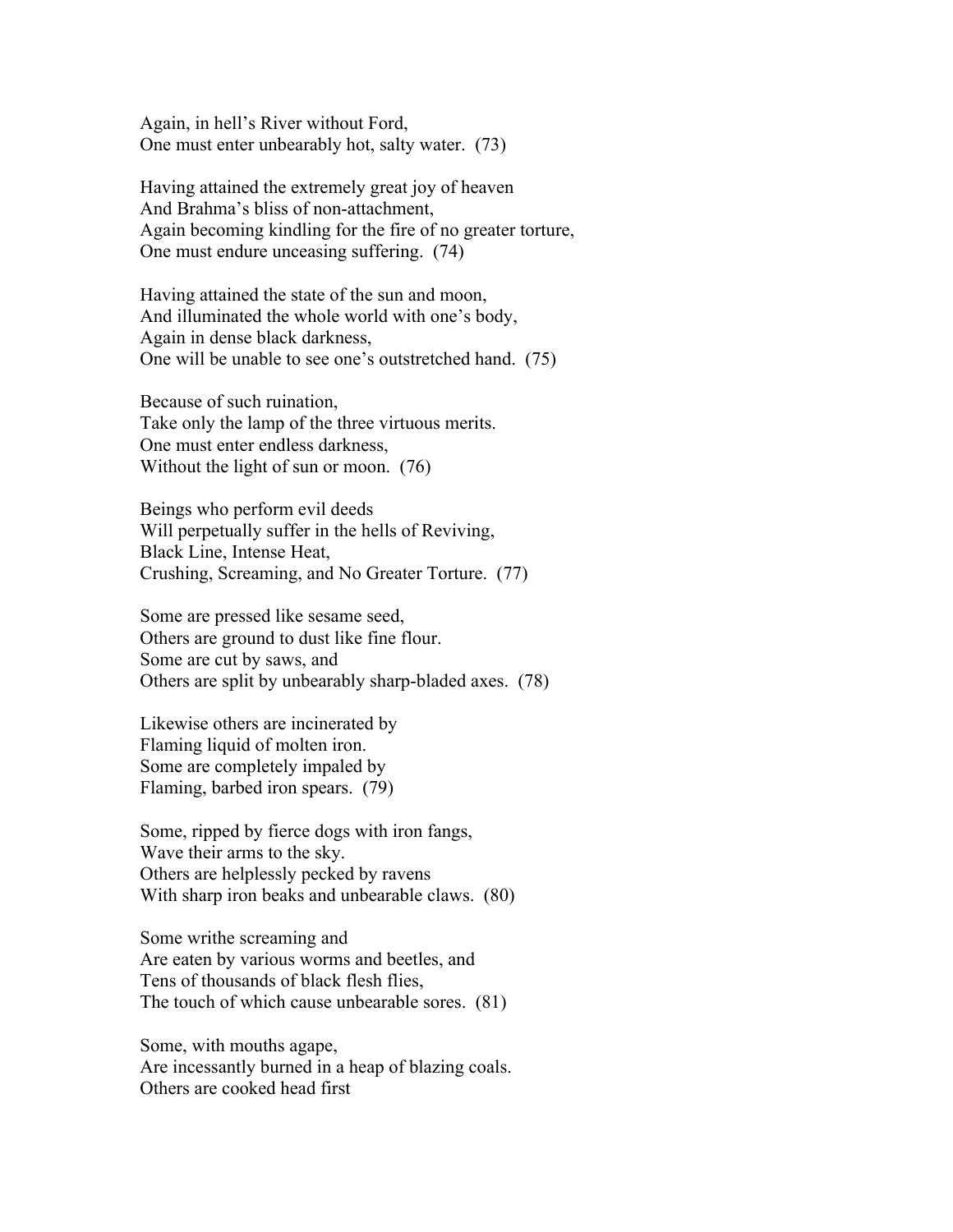In a huge iron pot like rice dumplings. (82)

Such evildoers have a diamond-hard nature. Being kept from the hells only until the breath's ceasing, They are not frightened in a thousand ways After hearing the hells' immeasurable suffering. (83)

If even seeing drawings or statues, Recalling, reading, or hearing of the hells engenders fear, What need to speak of experiencing This dreadful maturation? (84)

Just as the extinction of craving Is supreme happiness, So too, is the suffering of Avici Hell The most horrible of all sufferings. (85)

The suffering here, of being jabbed for a single day By three hundred spears at full force, Does not approach or equal even the least portion Of the smallest suffering of the hells. (86)

Even though such very unbearable suffering Is experienced for a billion years, One will never be freed from that life As long as the non-virtue is not exhausted. (87)

The seeds of the fruits of non-virtue Are wrongdoing of body, speech, and mind. Exert every strength to prevent by every means Even their smallest occurrence. (88)

The dreadful existence of an animal Has multiple sufferings of being killed, Bound, beaten, and eating each other, For those who have abandoned virtue, which brings peace. (89)

Some die for the sake Of pearls or wool, bones, flesh, or skin. Others, helpless, are exploited With steel beneath their hoofs and paws, whips, hooks, and prods. (90)

Among the pretas there is constant suffering Caused by desire. They undergo unbearable misery of Fear, anguish, hunger, thirst, cold, and heat. (91)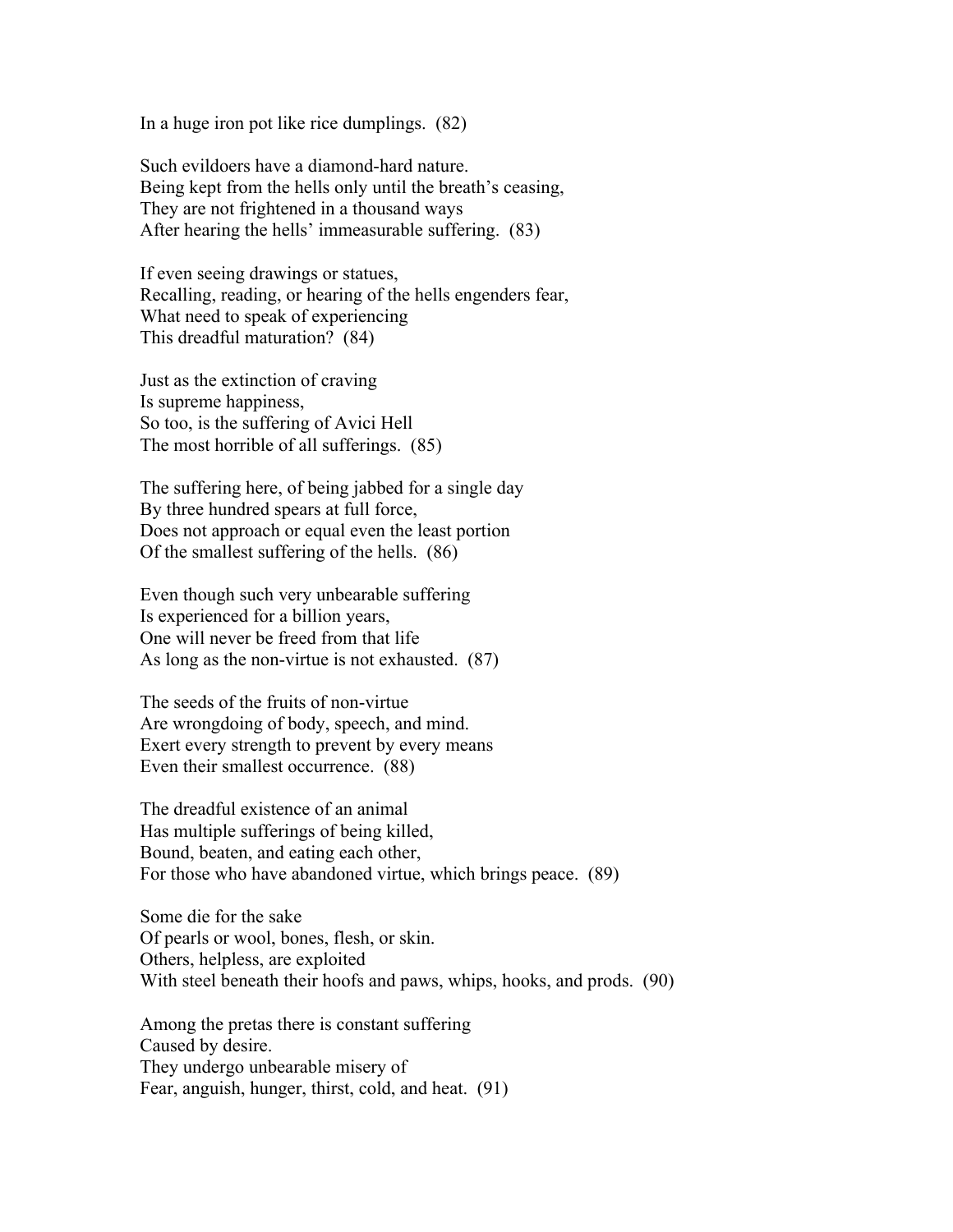Some, with needle-eye mouths And stomachs the size of mountains, Are tortured by hunger, but unable to eat Even the smallest quantity of discarded filth. (92)

Some are naked, a mere skin and bones, Like the dried top of a palm tree. Others have mouths which blaze at night. For food they eat sand which falls into their mouths. (93)

Several lowly classes cannot find Even such filth as pus, excrement, blood, or the like. They attach one another, Eating pus from festered goiters growing in the throat. (94)

In summer even the moon feels hot to them. In winter, the sun feels cold. At a mere glance, trees become fruitless and Rivers run dry. (95)

Experiencing unhindered suffering, and Tightly bound by the karmic fetters of misdeeds, Some do not die for Five or even ten thousand years. (96)

The cause of each single taste Of pretas' multitude of sufferings is Beings' delight in stinginess. The Buddha declared miserliness to be ignoble. (97)

Greater than celestial beings' pleasures Is their suffering when passing away. Having considered that, The righteous do not crave for transitory celestial realms. (98)

The body's complexion turns unattractive. They feel dislike for their seats. Garlands wilt, clothing assumes an odor, And the body is soiled as never before. (99)

These are the five premonitory signs Attending death in the celestial realms. They arise for gods in a manner similar to The signs of death attending humans on earth who are about to die. (100)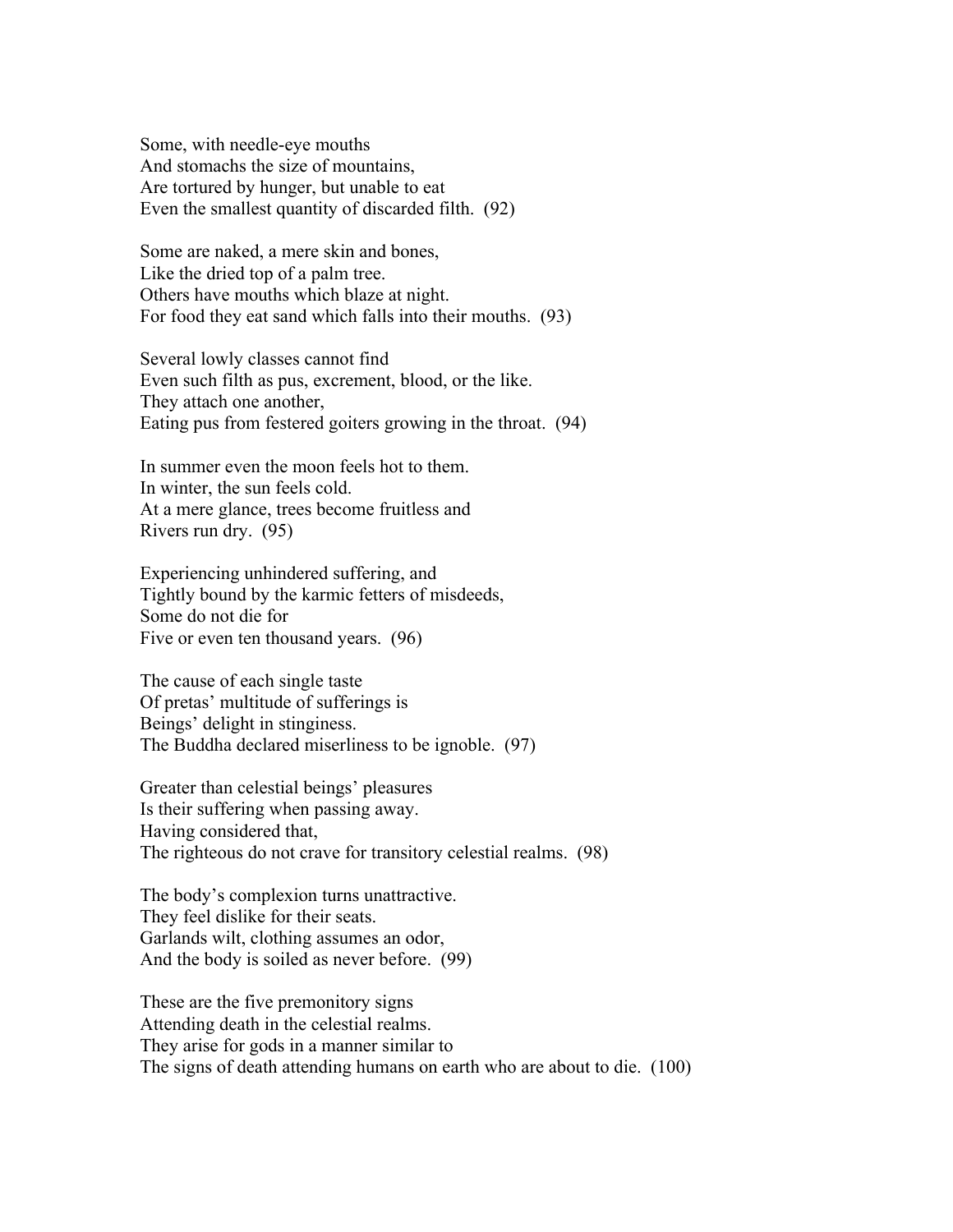After passing away from the celestial realms, If there is no remaining virtue, One will helplessly enter the state of An animal, preta, or hell being. (101)

Semi-gods have great mental suffering Through their natural hostility to the gods' glory. Though intelligent, they cannot see the truth Due to the obscuration of their state of being. (102)

Birth as a god, human, animal, Preta, or hell being is not noble. Birth should be known As a vessel with many harms. (103)

Even if one's head or clothing suddenly catches fire, Forego extinguishing it. Rather exert oneself in putting an end to rebirth. No aim is more excellent that this. (104)

Through morality, wisdom, and meditation one must achieve nirvana; The immaculate state of peace and power; Ageless, deathless, eternal, and Free of earth, water, fire, air, sun, and moon. (105)

Recollection, the discernment of dharmas, Effort, joy, extreme agility, meditation, and equanimity: These seven are the limbs of enlightenment, The collection of virtues bringing about the attainment of nirvana. (106)

There is no samadhi without wisdom; There is no wisdom without samadhi. Those who have both should view the ocean of existence As the size of an ox's hoofprint. (107)

One should not contemplate What the Kinsman of the Sun declared to be The twelve unexpounded views, For the mind will not be pacified through them. (108)

The Muni declared that from ignorance arises karma, From that consciousness, And from that name and form. From that arises the six sense faculties, and from them contact. (109)

From contact arises feeling,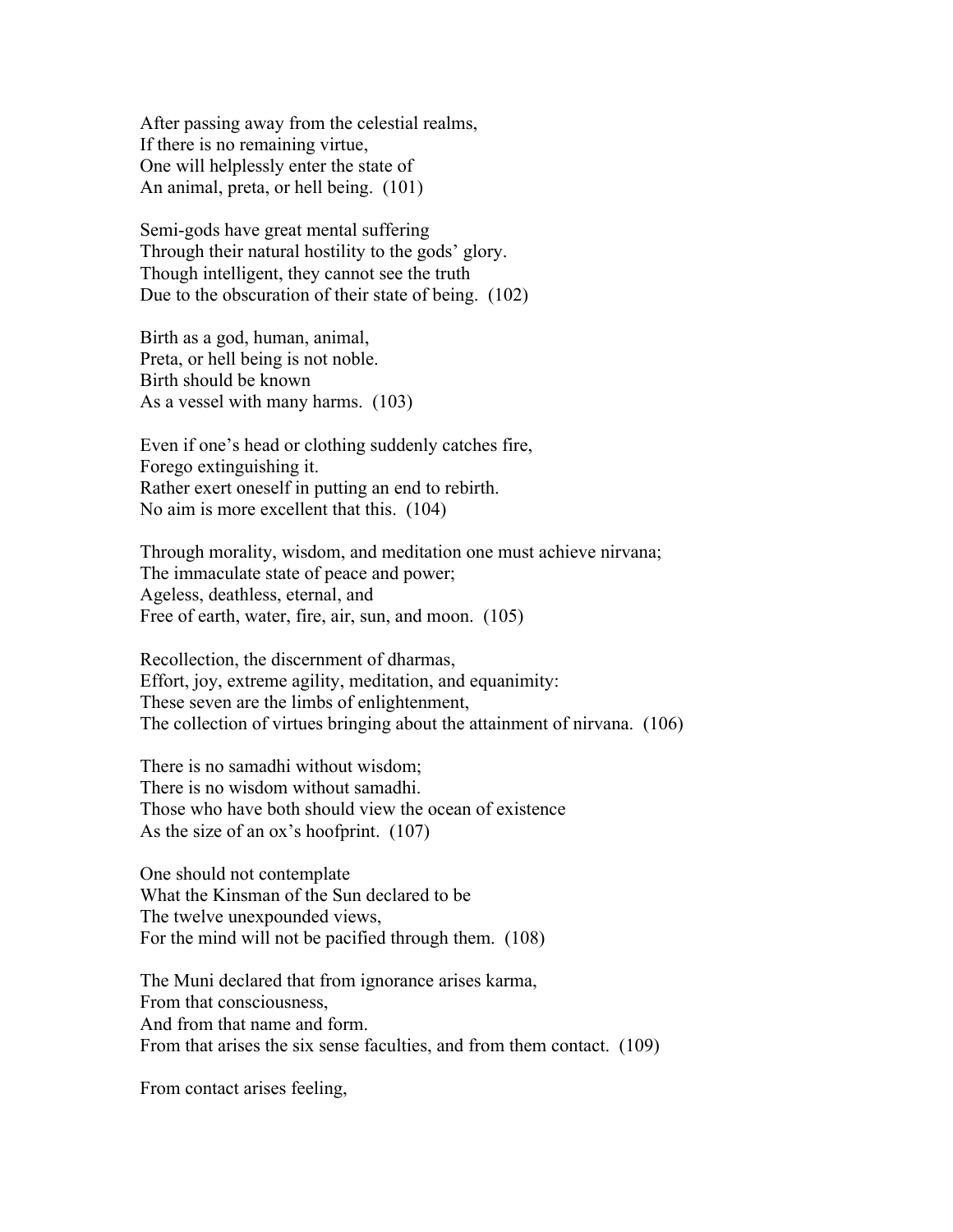Based on feeling comes craving. From craving arises grasping, from that arises existence, And from existence comes birth. (110)

Where there is birth Arise grief, sickness, aging, destitution, fear of death, And so on  $-$  a huge mass of suffering. All these will cease by putting an end to birth. (111)

This interdependent origination is The most profound and cherished treasure of the Jina's speech. Whoever is able to see this perfectly sees the Buddha; Supreme knower of reality. (112)

Right view, livelihood, effort, recollection, Meditation, speech, activity, and right thought Are the eight limbs of the path. Meditate on them in order to attain peace. (113)

Birth is said to be suffering and craving, and The source of their origin is vast. Cessation of birth is liberation and the path. Attaining this is the Eightfold Noble Path. (114)

That being so, strive always To see the four noble truths. Through knowledge, even householders in whose laps rest great worldly riches Can cross the river of the mental afflictions. (115)

Further, those who gained realization of Dharma Did not fall from the sky, or sprout from the ground like crops. They were previously just ordinary persons Subject to the mental afflictions. (116)

Fearless One, what need to preach much? Subdue your mind. This is the most useful and essential of instructions. The Bhagwan said mind is the root of Dharma. (117)

To accomplish all this teaching given you Would be difficult even for a monk. Make your life meaningful By developing the good qualities of these instructions. (118)

Rejoice at the virtue of all beings And dedicate our own threefold good deeds